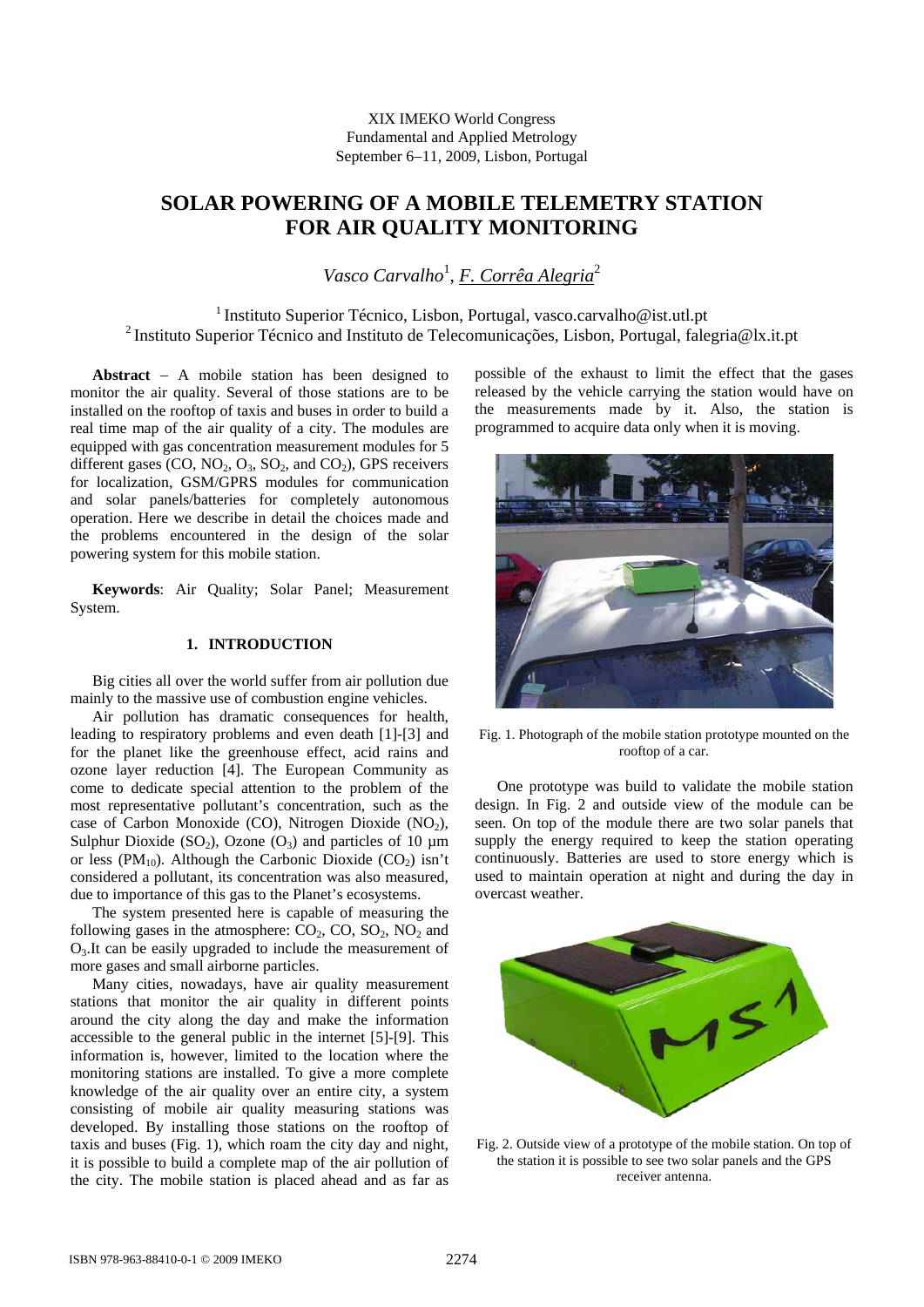In order to have a mobile, autonomous and automatic device, capable of measuring the concentrations of the different gases that contribute to pollution, several modules had to be designed and integrated into a single system. Those modules are:

- Control module;
- GPS module for station location:
- GSM/GPRS module for data transmission:
- Battery and photovoltaic cells for autonomous operation;
- Sensors for each gas to be monitored;
- Sensors for temperature and movement;
- Temporary data storage.

Fig. 3 shows the inside of the prototype mobile station.



Fig. 3. Interior of the station. Main Board (A). GSM/GPRS modem (B). Battery (C). GPS Module (D). Gas sensors (E). Cooling fan (F). Solar panel controller (not totally observable because it is covered by the main board) (G).

The information obtained from the sensors is sent to a server with internet connection and stored in a database. The mobile station connects to this server through a GSM/GPRS module and uploads the data. The database can be accessed on an internet page which presents some generic information about the station status, displays the concentration ranges of the gases and even allows the system administrator to perform some database maintenance services. Anyone can access the database and see graphically all the information of the measured values and their tracking for a given day. This information is colour coded based on the gases concentration allowing an easy evaluation of the air quality. For each location, the specific concentration of each gas, time and date at which the data was acquired and the local temperature registered at that moment are displayed (Fig. 4).



Fig. 4. Extract from the Web page, with the various samples and their location.

In this paper we describe the design choices and problems encountered when developing the mobile station power supply module made of two solar panels, one battery and one charge controller.

#### **2. POWER CONSUMPTION**

The first step in the design of the power supply module of the station was to build a power consumption budget (Table 1).

|  | Table 1. Power Consumption Budget. |  |  |
|--|------------------------------------|--|--|
|--|------------------------------------|--|--|

| <b>Module</b>          | <b>Nominal</b><br>Voltage [V] | <b>Typical</b><br><b>Current</b><br>[ <sub>m</sub> A] | <b>Maximum</b><br><b>Current</b><br>[mA] | <b>Typical</b><br><b>Power</b><br>[ mW] | <b>Maximum</b><br><b>Power</b><br>[MW] |
|------------------------|-------------------------------|-------------------------------------------------------|------------------------------------------|-----------------------------------------|----------------------------------------|
| Micro-<br>controller   | 5                             | 22                                                    | 31                                       | 110                                     | 155                                    |
| <b>GPS</b><br>Receiver | 12                            | 33                                                    | 40                                       | 396                                     | 480                                    |
| Relays                 | 5                             | 11                                                    | 11                                       | 55                                      | 55                                     |
| Amplifiers             | 5                             | 2,1                                                   | 3,25                                     | 10,5                                    | 16                                     |
| DC-DC<br>Converter     | 5                             | 3,2                                                   | 5                                        | 16                                      | 25                                     |
| Level<br>Converter     | 5                             | 8                                                     | 10                                       | 40                                      | 50                                     |
| Memory                 | 5                             | 7                                                     | 10                                       | 35                                      | 50                                     |
| Sensors                | 9                             | 20                                                    | 24                                       | 180                                     | 216                                    |
| Charge<br>Controller   | 12                            | $\overline{4}$                                        | 4                                        | 48                                      | 48                                     |
| Terminal<br>GSM/GPRS   | 12                            | 0,5                                                   | 330                                      | 6                                       | 2076                                   |

The memory module is only turned on when the microcontroller has data to write to it. It takes a few micro-seconds for the write cycle. The GSM/GPRS module is programmed to turn on only 8 times during each day to transmit the data to the central server. Each time it is turned on it remains active during approximately 1 minute.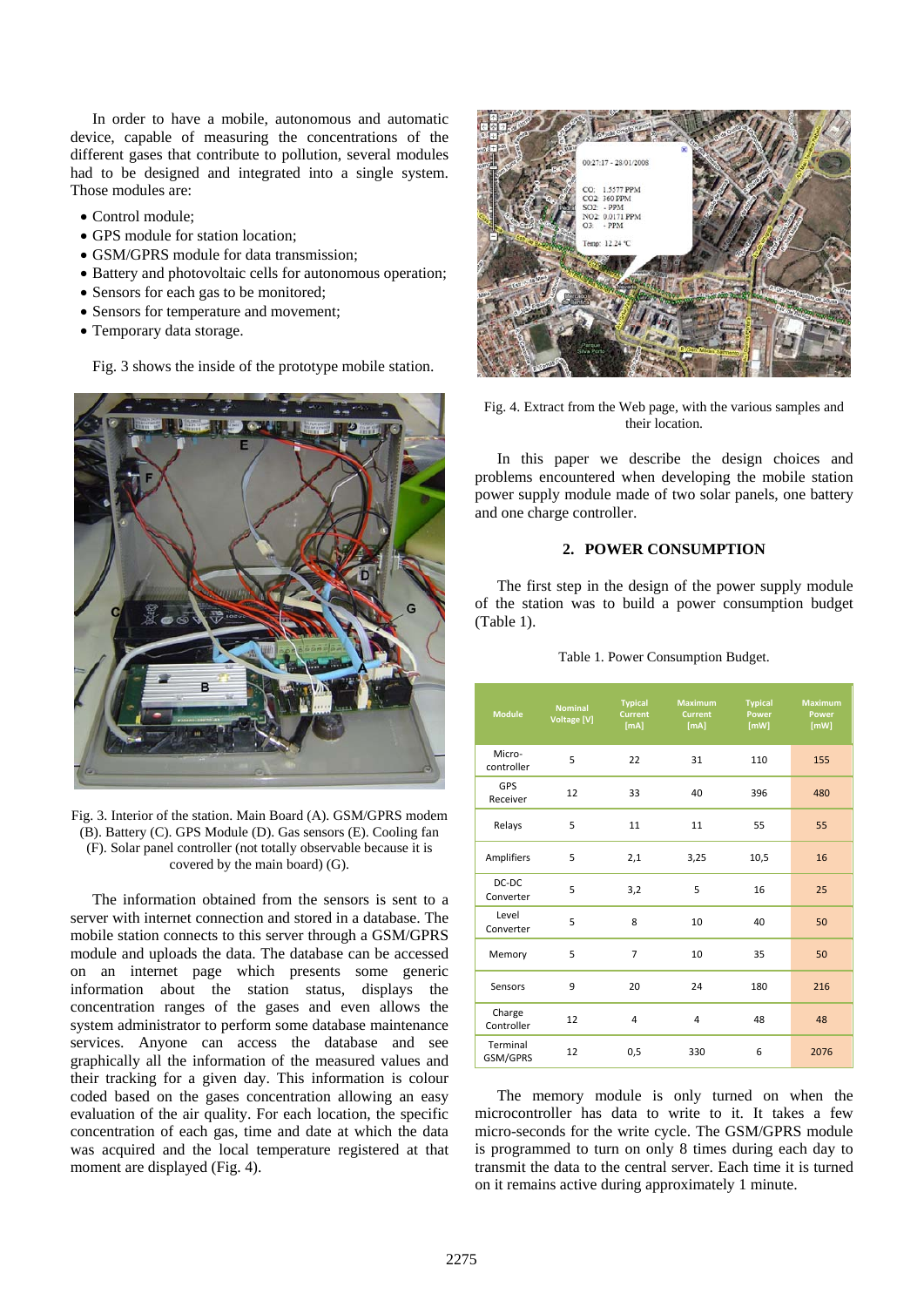It is estimated that the station works only about 15 hours a day. The rest of the time it is in standby mode. The power consumed in the normal mode is 1044.75 mW and the power consumed in standby is 174 mW. The GSM/GPRS module consumes 2076 mW and works for about 8 minutes in each hour. Using these values the average power consumed by the station is 729 mW.

## **3. SOLAR PANELS**

The station has to be completely autonomous and guarantee its own energy supply. It is equipped with a photovoltaic system constituted by two panels, a solar charge controller and a battery.

The solar panels convert energy from the sun into electric energy. These devices are composed by photovoltaic cells. Each photovoltaic cell produces a small amount of power, a solar panel has to aggregate several cells in order to produce more power (in series to increase current or in parallel to increase voltage).

There are different types of solar panels each with different efficiencies as seen in Table 2 [12].

Table 2. Efficiency of different types of solar cells.

| <b>Solar Cell</b><br><b>Type</b> | <b>Typical</b> | <b>Maximum</b><br>recorded in<br>the field | <b>Maximum</b><br>recorded in<br>laboratory |
|----------------------------------|----------------|--------------------------------------------|---------------------------------------------|
| Monocrystalline                  | 12-15%         | 22.7%                                      | 24.0%                                       |
| Polycrystalline                  | 11-14%         | 15.3%                                      | 18.6%                                       |
| Amorphous<br>silicon             | $6 - 7%$       | 10.2%                                      | 12.7%                                       |

Two monocrystalline solar panels, each with 16 cells and occupying a  $180 \times 226$  mm area (0.0396 m<sup>2</sup>) were used. Their characteristics are listed in Table 3.

Table 3. Parameters of the solar panels used.

| <b>Parameter</b>       | <b>Value</b>  |
|------------------------|---------------|
| Peak Power             | 2.43 W        |
| <b>Maximum Current</b> | 310 mA        |
| Maximum Voltage        | 7.84 V        |
| Short-Circuit Current  | 310 to 340 mA |
| Open-Circuit Voltage   | 9 to 10 V     |
| Number of Cells        | 16            |
| Length                 | 180 mm        |
| Width                  | 113 mm        |

Considering their 15.5% efficiency and the worst case average monthly solar radiation in Lisbon, Portugal, which is  $63.6 \text{ W/m}^2$  in December [10], the average generated power is 390 mW (0.155×0.0396×63.6). If we consider the annual solar radiation average of 185 W/m<sup>2</sup> [10], we have an annual average  $1.14 \text{ W } (0.155 \times 0.0396 \times 185)$  power supply.

Using just two solar panels is not enough for the station to have enough power in the months of November, December and January in Lisbon, Portugal. It will be necessary to fit the station with two additional solar panels.



Fig. 5. Average monthly solar radiance in Lisbon, Portugal [10].

## **4. BATERIES**

The mobile station has a battery that converts chemical energy into electric energy, thus giving it the needed power any time of the day. A choice had to be made regarding the type of battery to be used. The things to consider are battery capacity and the number of charges it can take. High capacity NiMH batteries (above 2500 mAh) can be charge for about 500 cycles while NiCd batteries can take up to 1000 charge cycles. NiCd batteries, however, suffer from the problem that they should be fully discharged before being recharged.

The battery used was a 12 V sealed lead-acid with 2 Ah capacity. This type of battery was chosen because it is the most appropriate for applications where there is a constant charging and discharging of the battery. This battery is able to store 24 Wh. Considering an average power consumption of 729 mW, a full battery charge will last 32 hours if not recharged meanwhile. This is enough for night operation.

## **5. CHARGE CONTROLLER**

There are different types of charge regulators available, from the simple shunt or series regulator to the more complex Maximum Power Point Tracking regulators.

 The solar charge controller used was from STECA, model Solsum 5.0. It is a shunt regulator which has overload protection, discharge protection, temperature compensation, automatic voltage adaption, cycle charging, boost charging, Schottky diode and a MOSFET switch (Fig. 6).

#### **6. CONCLUSIONS**

Here we have presented the solar powering system used in a mobile station for air quality monitoring. The use of solar panels has allowed the autonomous operation of the mobile station. Computations were carried out regarding the power consumption of the system and the power that is